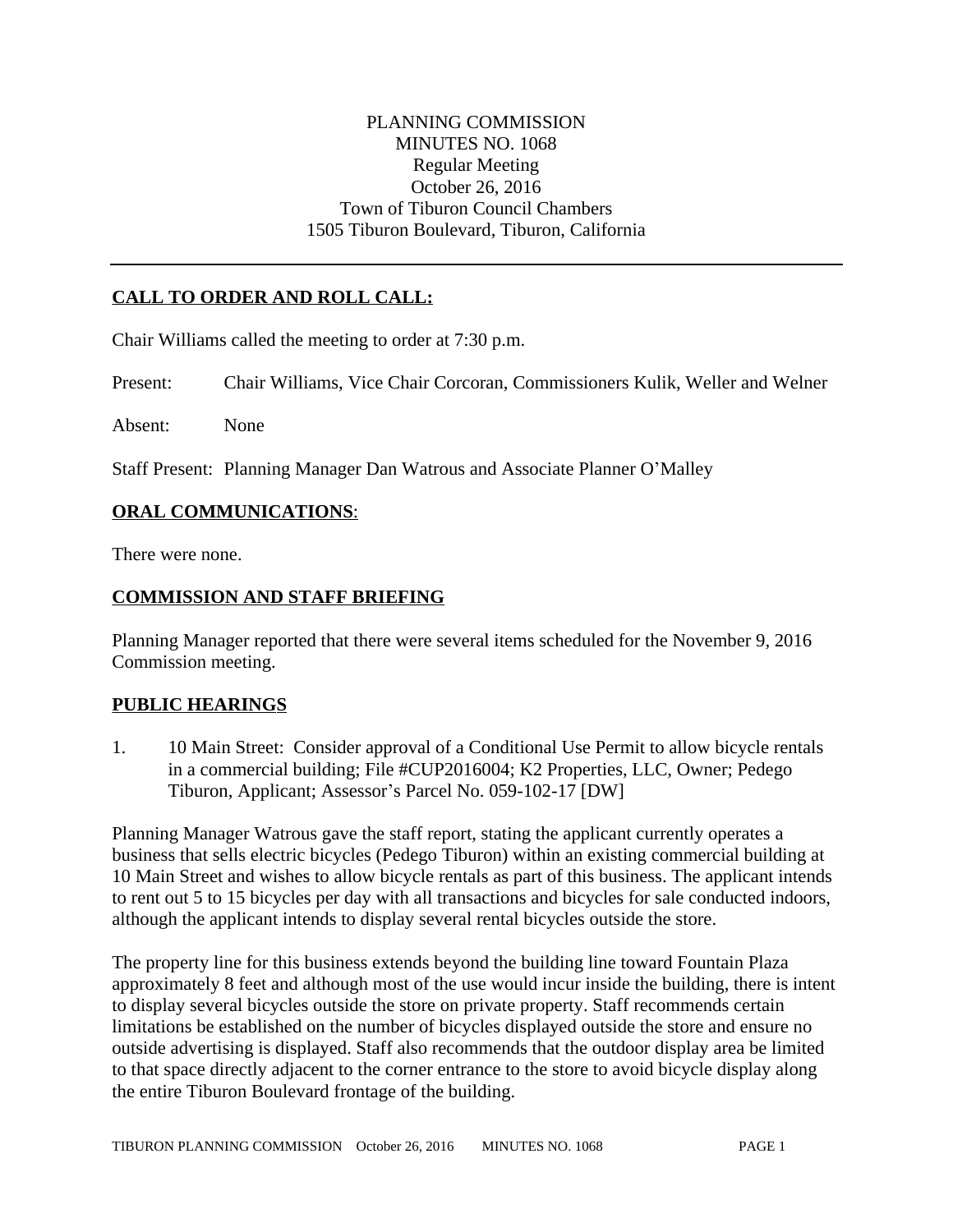Staff noted that the Tiburon Municipal Code includes some limitations on riding motorized bicycles in certain locations and staff is currently in the process of modifying the Municipal Code for Old Rail Trail which was written prior to electric bikes being commonly recognized.

Staff reviewed the permit and found it to be consistent with the Tiburon General Plan and zoning ordinance and recommended that the Commission hold a hearing on the item, hear and consider all testimony and adopt the attached resolution conditionally approving the conditional use permit.

Commissioner Welner asked if the Old Rail Trail rules were being reviewed in order to allow electric bikes, and Mr. Watrous confirmed.

Chair Williams said that she believed that there are different classes of electric bikes per California law and as she understood it, these bikes do not go more than 20 mph. Mr. Watrous confirmed and said these would also be allowed to operate in more areas and that the proposed ordinance changes would be consistent with State law.

John Orndorff, applicant, described his personal experiences with Pedego bikes that led him to open up his own dealership in Carlsbad, which led Pedego to contact him to help open up this store. He stated that their bikes are all considered type-2 bikes per the State code and this law was changed in January so their bikes are limited to 500 watt motors and 20 mph. He understood that the Old Rail Trail has a 15 mph speed limit, so they can detune their bikes down to 15 mph.

Deanna DiCostanzo, applicant, spoke about the popularity of the Pedego bikes and she displayed a brief presentation of slides showing local users of the bikes. She gave an historical account of electric bikes and the Pedego brand. She said that she came back to work for the business because she saw the huge impact it was having on local communities and in benefitting people's lives. She said that Tiburon is the perfect location because of the great community engagement, the hills and bike trails here.

Mr. Orndorff stated that Tiburon currently does not have a local bike shop except for Demo Sports which is only open a couple of days a week. As a result, he said that they will have a fullservice shop to serve electric and regular bikes and carry a full line of accessories. He stated that he noticed a definitive decrease in traffic in Carlsbad and he thought that the bicycles will be extremely popular here.

Ms. DiCostanzo said that they offer full service on all bicycles and look at this as a small boutique showroom where they allow anybody to come in and try out any of the bikes, because once people try the bicycle, they understand it. She said that 50% of the people who try their bikes end up purchasing a bike. She stated that rentals are a big piece of their revenue and they could not survive in this location without the rental business.

Mr. Orndorff agreed and said people try the bikes and then ask about purchasing, and this is integral to the part of their success. He said that they do not want to compete with larger bike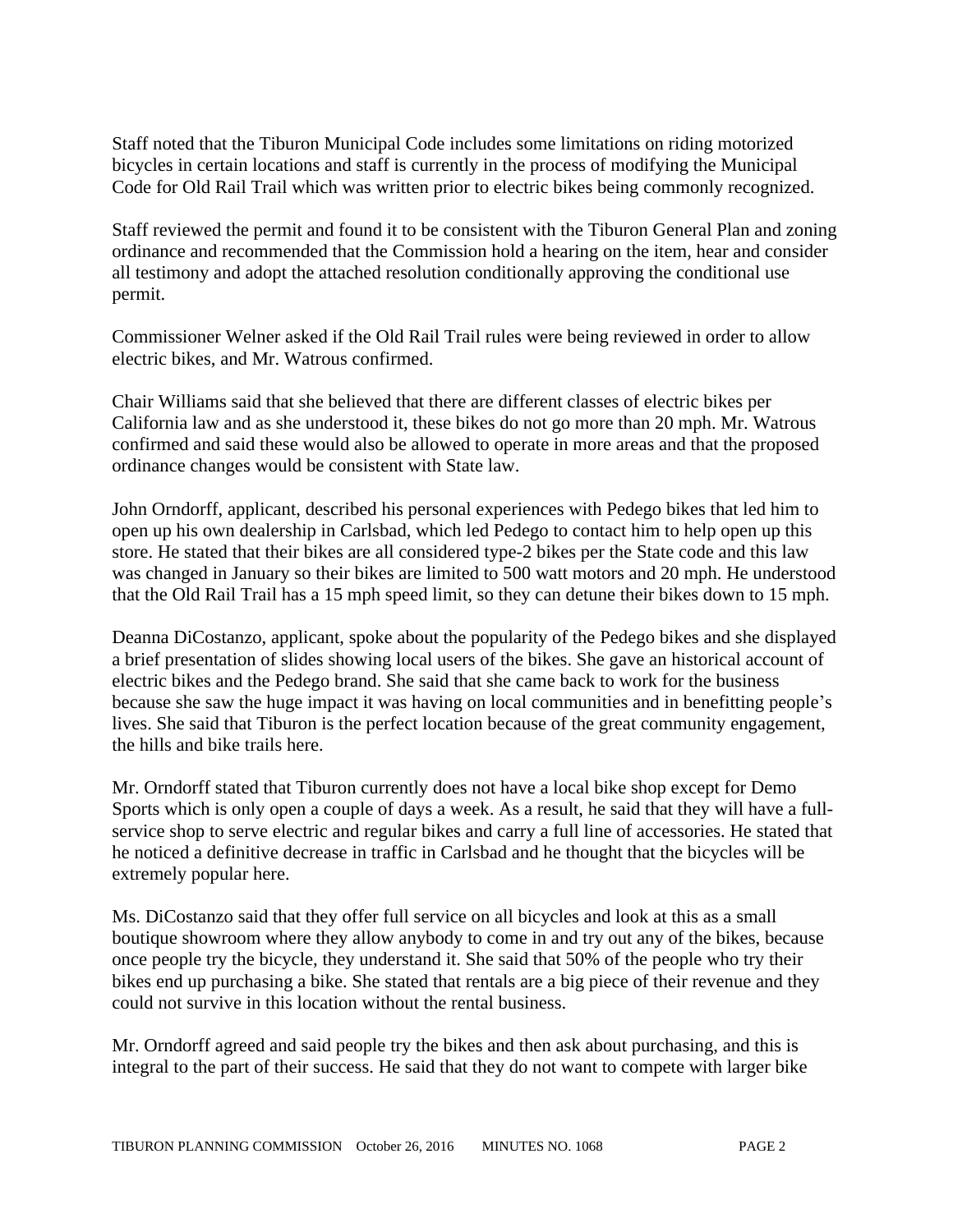rental businesses as they do not have the space and their niche is more for people to try the bikes and purchase them.

Ms. DiCostanzo cited comments of support from people in the community. For the rental side of the business, Ms. DiCostanzo said that they would target residents who are looking for an activity in town, friends and families who visit, and those looking to try a bicycle to see the effects of electric bikes would have on their lives. She said that visitors to Tiburon arrive by ferry and are able to explore Angel Island, sites around town, spend their money in different locations in town, pack up picnics and enjoy outdoor parks. She said that they also want to work with visitors staying at hotels, eliminating additional cars coming onto the peninsula.

In summary, Ms. DiCostanzo said that they are passionate about making a positive impact to the lifestyles of Tiburon and Belvedere residents by alleviating parking issues, reducing traffic entering and exiting the peninsula, and by providing people who have special needs and health limitations an option for riding a bicycle. She said that they are passionate about supporting the downtown revitalization program, encouraging people to shop local and dedicated to bike safety.

Mr. Orndorff said that he did not intend to circumvent anything when he applied for the business and included exactly what they were doing. He noted that Town staff told them that the property line went all the way up to the building and they found out afterwards that they had 8 feet where they could display bikes outside. He said that they initially wanted to display 5-15 rental bikes outside but they would prefer to have more like 15-20 bikes.

Ms. DiCostanzo said that they would be thoughtful about bicycle rentals outside and have the display look very appealing and aesthetically pleasing. She said that they want to attract people to come in and go inside the store.

Commissioner Weller asked whether the applicants agree with the limitations on the maximum number of displayed bikes outside the store. Mr. Orndorff said that perhaps more than 5 or 6 bikes could fit in that location, but he hoped to expand the area somewhat to display a few more bikes without impeding pedestrians in the area. He said that he would like to be allowed to have up to 10 bikes outside and noted that the maximum number of bikes inside at any time would be 40. Ms. DiCostanzo said that instead of identifying a number of bicycles, they should be simply allowed to display bikes in the area on the Tiburon Boulevard side of the building. She said that they had no intention of blocking this area but there is 8 feet of space and plenty of area that does not intrude into the Fountain Plaza.

Vice Chair Corcoran stated Condition No. 2 states that "All outdoor display and commercial activities including bicycle test rides shall be limited to areas on private property and shall not extend into the plaza," which he felt seemed a bit unrealistic. Mr. Watrous said that staff's concern was not so much with the test rides but more with demonstrations and suggested changing the language in the condition of approval to reflect that.

Vice Chair Corcoran referred to limitations on signage. Mr. Orndorff said that they will follow all rules and guidelines of the Town's sign ordinance and have applied for a sign permit and would not put any additional signage outside unless permitted.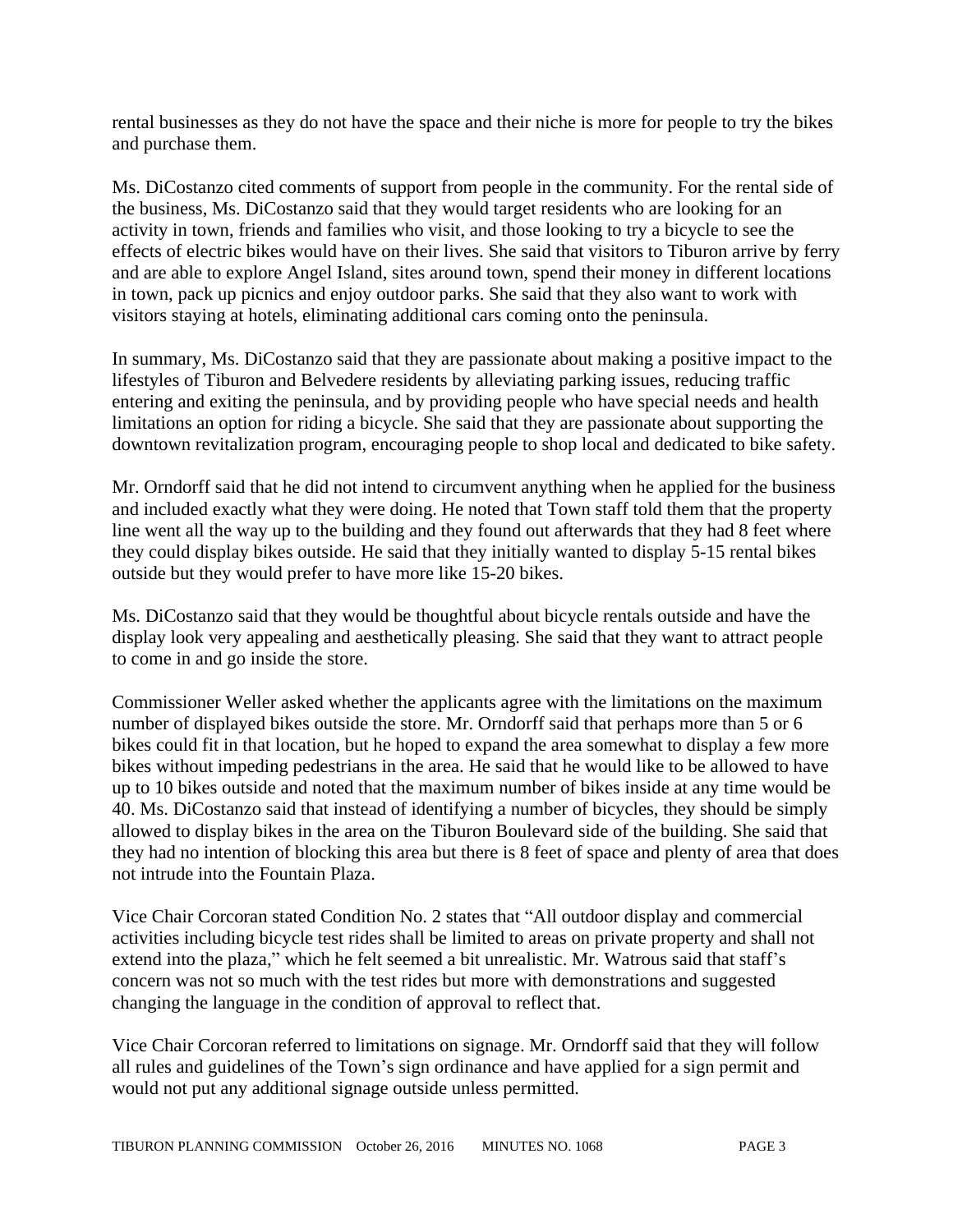Chair Williams asked how many bikes would be available for rental, and Mr. Orndorff said between 15 and 20.

Commissioner Kulik asked about the typical rental period and specifics for customers. Mr. Orndorff said that some customers want to rent a bike for 3 days to see if they like it, but most rentals are for a minimum of 2 hours on weekends. He said that they have children's trailers they can use to tow and baby seats as well.

Ms. DiCostanzo said that they want to promote visitors to take the bicycles and go over to Angel Island, where they would leave on the ferry and be gone for at least 2 hours. She said that they plan to work with the local restaurants to pack picnic lunches and are looking to have visitors gone for an extended amount of time. Mr. Orndorff added that they would like to do team building events for corporations and will plan excursions for them as well.

Commissioner Kulik asked what kind of waiver or liability forms do riders assume and asked if there is a conduct pledge. Mr. Orndorff said that they have a comprehensive liability form and any damage done will have to be paid for. Ms. DiCostanzo noted that there is a conduct pledge in the liability form. Mr. Orndorff stated that based on other factors they do not allow people to rent and ride bikes if they do not know how to ride one and that safety is very important to them.

Chair Williams opened the public hearing.

Steve Sears, proprietor of Sam's Café and President of the Tiburon Chamber of Commerce, said that he rode one of the bikes which are fabulous and easy to ride. He was unaware of anyone who would be opposed to the bike rental proposal and encouraged the Commission to approve the application. He said that the business community is excited about having Pedego here and having the store vacant has been an eyesore to the downtown. He felt that it was unfortunate that the applicants had to submit a supplemental application after they opened not knowing that they needed a use permit and he hoped that the Town could look into the use permit application and business permit process to make it simpler in the future. He also recommended that the Commission not put limitations on the number of bikes that can be rented.

Lynn Olsen said she met Ms. DiCostanzo and immediately became interested in electric bikes and she and her friends tested them out. She said that she lives within walking distance to the downtown and uses many local businesses. She supported the request and said that the previous weekend it seemed like the Town was bustling with energy around the Pedego store.

Jordan Emerson said that he comes to Tiburon frequently and thought that this would be a great business for the community. He said that bikes open doors to people's health and getting back to their inner child. He said that Pedego is a very family-oriented activity and his son has been on the bikes and enjoys them.

Chair Williams closed the public hearing.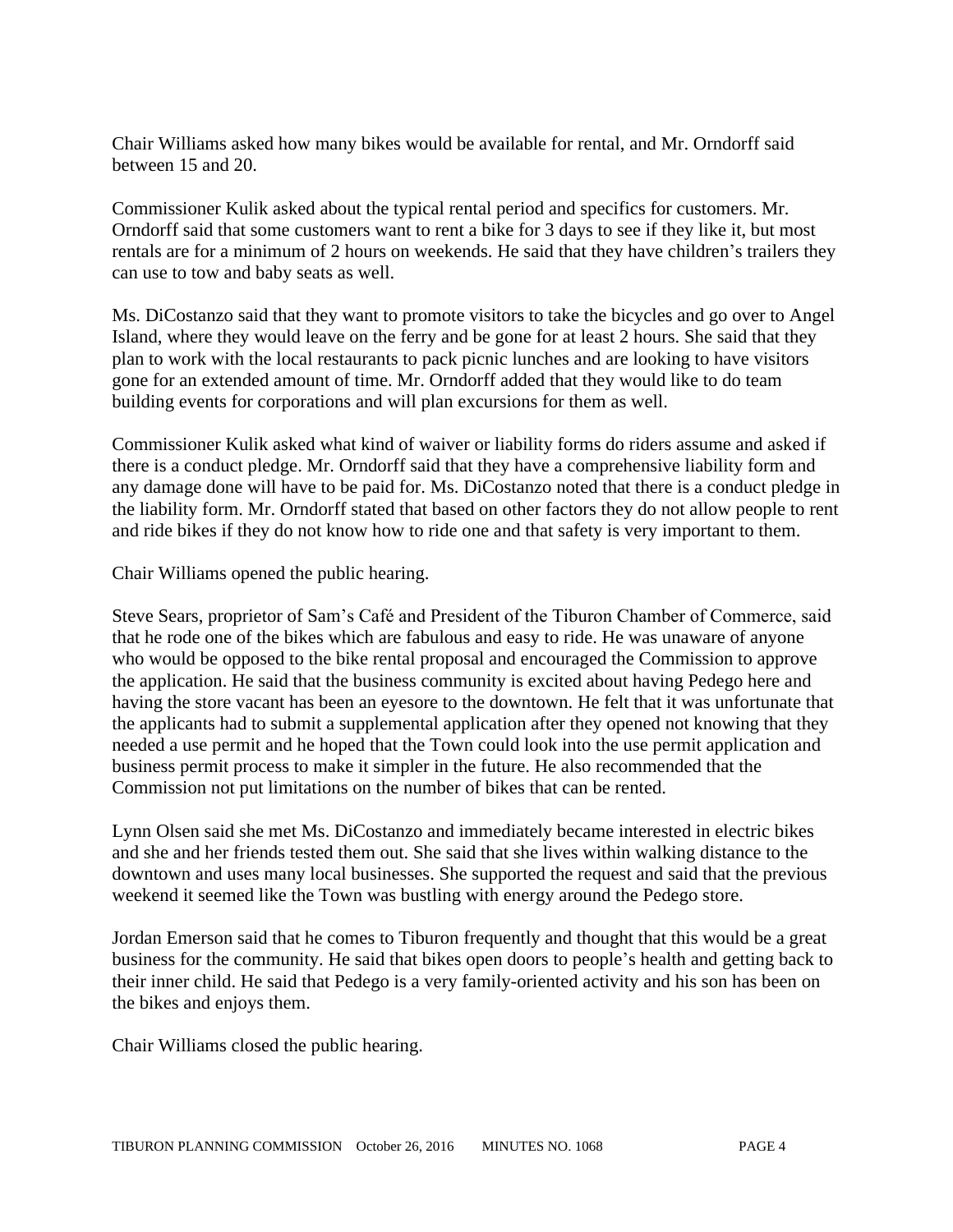Commissioner Weller asked if there was a way for the Commission to not impose a numerical limitation on outdoor bicycle display but preserve the right to act if the displays caused any impediments to pedestrian traffic. Mr. Watrous suggested that the limitations could be eliminated and a review could be held in 6 months to determine whether there are any issues. Commissioner Weller said that he favored that approach rather than setting a numerical limitation on the use permit.

Commissioner Kulik he asked if there was a limit, how many bikes would be on display. Ms. DiCostanzo said over the last few weeks they had between 4 and 6 bicycles outside. Mr. Orndorff said that ideally, 20 bikes would be the highest amount, although not all would necessarily be on display all the time given rental periods. In response to a question from Vice Chair Corcoran, Mr. Orndorff suggested that the display area be extended to the side. Mr. Watrous suggested that the condition of approval state "bicycles to the area to the west of the corner entrance door" which would keep displays on the Tiburon Boulevard side. Commissioner Weller suggested it state, "Display of outside bikes will be limited to the west side of the store" and not include a numerical limitation, and add a 6 month review period to determine whether the number of bikes placed there has or has not created a problem.

Chair Williams stated that the overwhelmingly positive feedback was a testament to the applicant's business and for that reason she favored Commissioner Weller's approach to allow flexibility and revisit the permit in 6 months.

Vice Chair Corcoran echoed Chair Williams' comments and described his personal cycling experiences. He said that Tiburon has a beautiful bike path and he wished more people could replace their cars with bikes. He said that he tested an electric bike at a shop in San Anselmo and it was amazing riding up the hills with two kids on the back. Therefore, he felt that this use is a wonderful addition to the community and he hoped that more people in the community will use these bikes. He said felt that 20 bikes out front would be too many and look way too congested. He personally supported 10 bikes at most but suggested waiting after another summer to reevaluate the situation in a year and determine a limit. He thanked the applicant for bringing a bike repair and rental shop to Tiburon because it is a pain for him to drive outside of town to repair his bike.

Commissioner Welner welcomed the applicant to town and said that when he first saw the store with his family downtown, everyone was so excited. He said that the colorful festive energy that comes from the store was great to see. He said that he liked Commissioner Weller's approach but was also concerned about 20 bikes being displayed and was more inclined to cap the number at 10.

Mr. Watrous clarified and said that the applicant had indicated that the number of available rentals was to be set at 20, but this was not the number of bikes necessarily on display. Mr. Orndorff said he did not think there would be more than 10 or 12 bikes outside at any one time as it will fluctuate, but confirmed that they were requesting up to 20 bikes to be on display.

Commissioner Welner said he could be persuaded to provide a period of time to see how things go, but he felt that this spot is central to the downtown and in front of the sculpture and 20 bikes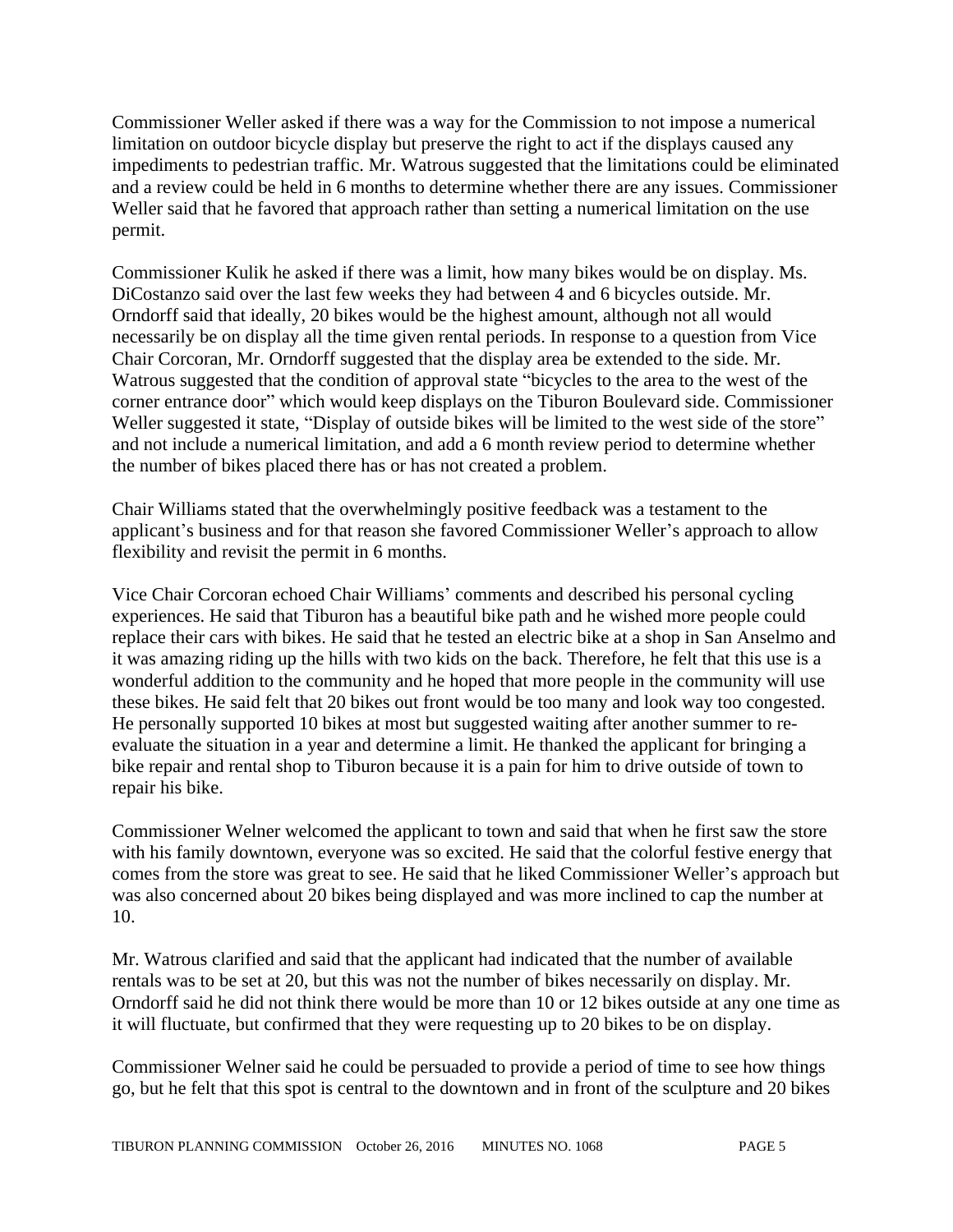seemed a bit excessive. He said that he was on the fence about either a cap of 10 bikes or a "wait and see" approach. Vice Chair Corcoran stated that the number of bikes outside may vary by time of day, but he thought that 20 bikes would look a bit too congested.

Commissioner Weller said that neither he nor any of the Planning Commissioners was in the bicycle business and therefore had no idea of what the consequences of a given number of bicycles would be, so he was not prepared to set a specific number. He believes that the Commission can determine if there are any impacts after the business decides what was appropriate for its use. He felt that there should be no set number initially but the Commission should look at how the business operated and take action if anything interferes, either visually or otherwise, with the use of the Plaza. He said that this use is a welcome addition and a benefit to the community and he did not want to limit the business's ability to succeed. He opposed a numerical limit and liked Vice Chair Corcoran's suggestion for a 12 month review.

Vice Chair Corcoran referred to the sentence in the draft resolution stating that "rental transactions shall be conducted wholly within the building interior." He noted that the transaction could be made outside the store by someone with a phone. Ms. DiCostanzo stated that they currently have in-store kiosks but everything is mobile, but they encourage business inside, as customers must be given a helmet and have their credit card and I.D. checked. Chair Williams suggested that since this has not been requested, it should not be required.

Commissioner Welner said that he was inclined to consider a wait and see approach but he felt that displaying 20 bikes in front would be too much. He said that anyone who lives in the community is familiar with that area and can imagine what 10 versus 20 bikes sitting in front of the windows might look like.

Commissioner Kulik said that General Plan Policy DT-3 states that the Town shall "actively promote the economic vitality of its downtown by promoting additional recreational opportunities for visitors and residents alike centered in downtown Tiburon." He referred to negative comments made about the speed of cyclists and that residents have safety concerns. He suggested that efforts be made to promote awareness to rental cyclists specifically regarding Old Rail Trail and speed limits to maintain a positive image. He said that the business is doing the Town a great service and that riding around Angel Island with a lunch was an awesome way to spend a day in Tiburon and would result in derivative effects on other local businesses. He thought that it was valid to discuss the location of display, noting that Fountain Plaza is one of the most visible spots in Tiburon. He said that there should be discussion about potential limits on display and a review period later without being too onerous on the business and making them come back for review after 12 months.

Chair Williams said that ultimately, the Commission tries to encourage business activity downtown and uses that produce a thriving, bustling and vital downtown area. She said that there appeared to be a consensus to impose no limits on the number of bicycles outside on display, but to be sensitive to not having congestion and an unattractive space. She added that there would be conditions requiring a 12 month review period and increasing the number of rentals up to 25.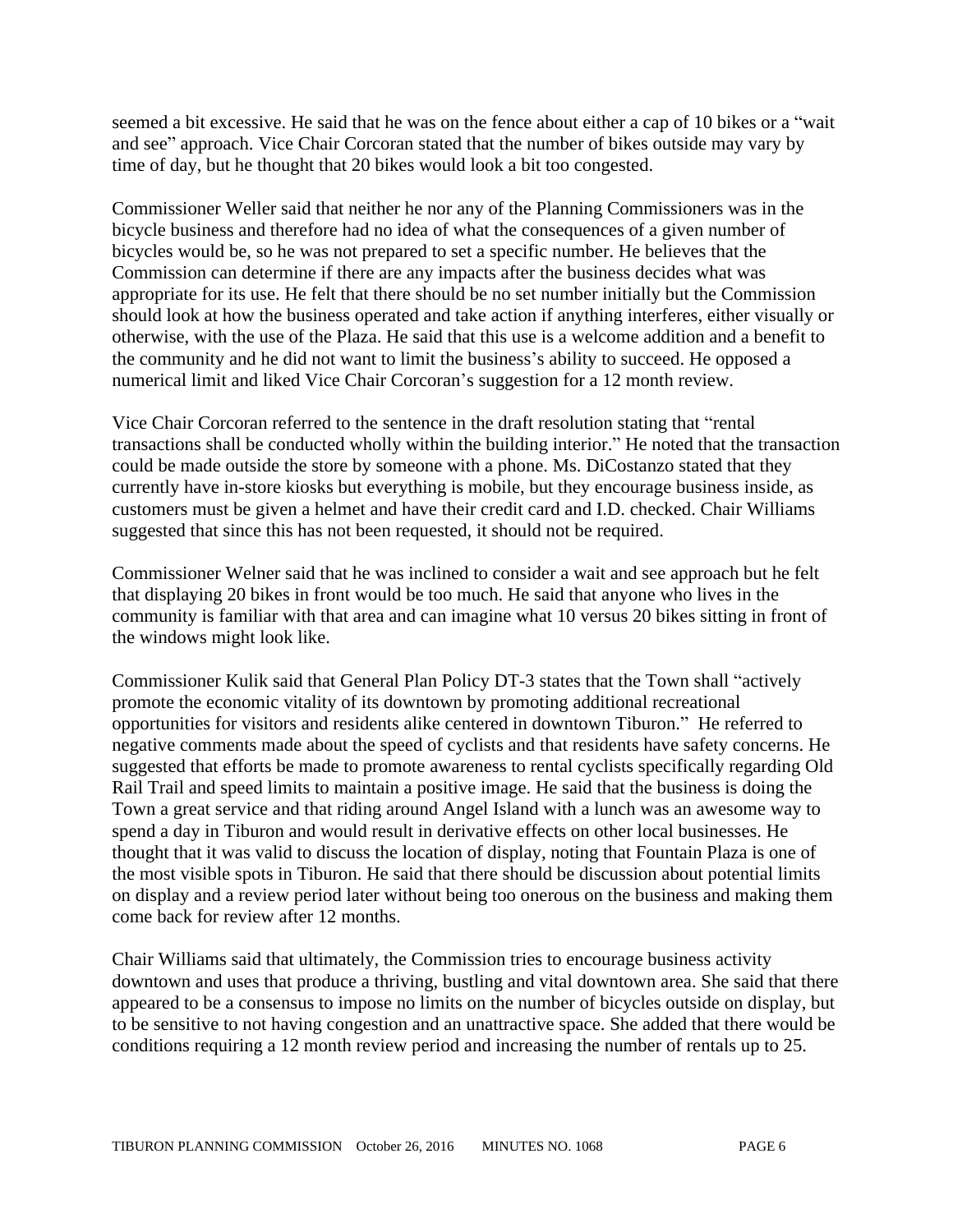Commissioner Welner said that he was willing to allow a test period and for the applicants to use their own judgment about how to put bikes outside. However, he said that he would feel more comfortable with a 6 month review period, stating that by that time the Commission will have an idea of whether it is working or not. Commissioner Weller, Vice Chair Corcoran and Chair Williams agreed to that amendment.

Vice Chair Corcoran asked if the use, if approved, could be transferred and a larger rental business could come in. Mr. Watrous stated that the new use would be subject to the conditions of approval of the adopted resolution, which includes information in the use and information management document limiting the number of rentals. He said that a larger bike rental business could not operate in a fashion which conflicts with the use permit.

ACTION: It was M/S (Weller/Williams) that the Commission adopt the resolution approving the conditional use permit, as amended as follows: At the end of Condition No. 1's sentence, amend to state, "…except as modified by this resolution"; and modify Condition No. 2 to read "Outdoor display of merchandise shall be limited to the west side of the corner entrance door. No other outdoor storage of materials or signage, other than display of bicycles, is permitted. Rental transactions shall be conducted wholly within the building interior. All outdoor display and commercial activities, including bicycle demonstrations, shall be limited to areas on private property and shall not extend onto Town-owned property. Up to twenty-five (25) bicycles may be available for rental per day. The Planning Commission shall determine six (6) months after the adoption of this resolution whether any other limits shall be imposed on the bicycle display area." Motion carried 5-0.

2. 60 Monterey Drive: Consider approval to amend the Cypress Hollow Precise Development Plan (PD #45) to increase the maximum floor area for an existing singlefamily dwelling; File #PDPA2016002; Michael and Kelly Day, Owner; Ayse Sercan, Applicant; Assessor's Parcel No. 034-394-06 [KO]

Associate Planner Kyra O'Malley gave the staff report, and said the project is the proposed amendment to a precise development plan (the Cypress Hollow Precise Development Plan) for property located at 60 Monterey Drive. The property owner proposes to increase the maximum floor area permitted for this lot.

This single-family residence on this property was originally constructed with a floor area of 3,072 square feet which is 29.5% floor area. The property owners wish to convert undeveloped space beneath the garage, into a 640 square foot den, a second study, storage, and a half bathroom adjacent to the upper floor level of the house, and also add an elevator on the east side of the home.

The proposed addition would increase the floor area of the house to 3,712 square feet, resulting on a floor area ratio of 35.7%. The Cypress Hollow Development Plan was originally approved in 1988 by the Marin County Board of Supervisors. She said 8 properties have been approved since 2000 to amend the precise development plan to increase the maximum allowable floor area. She then referred to page 2 of the staff report which summarizes those amendments as well as the outcome of all approvals.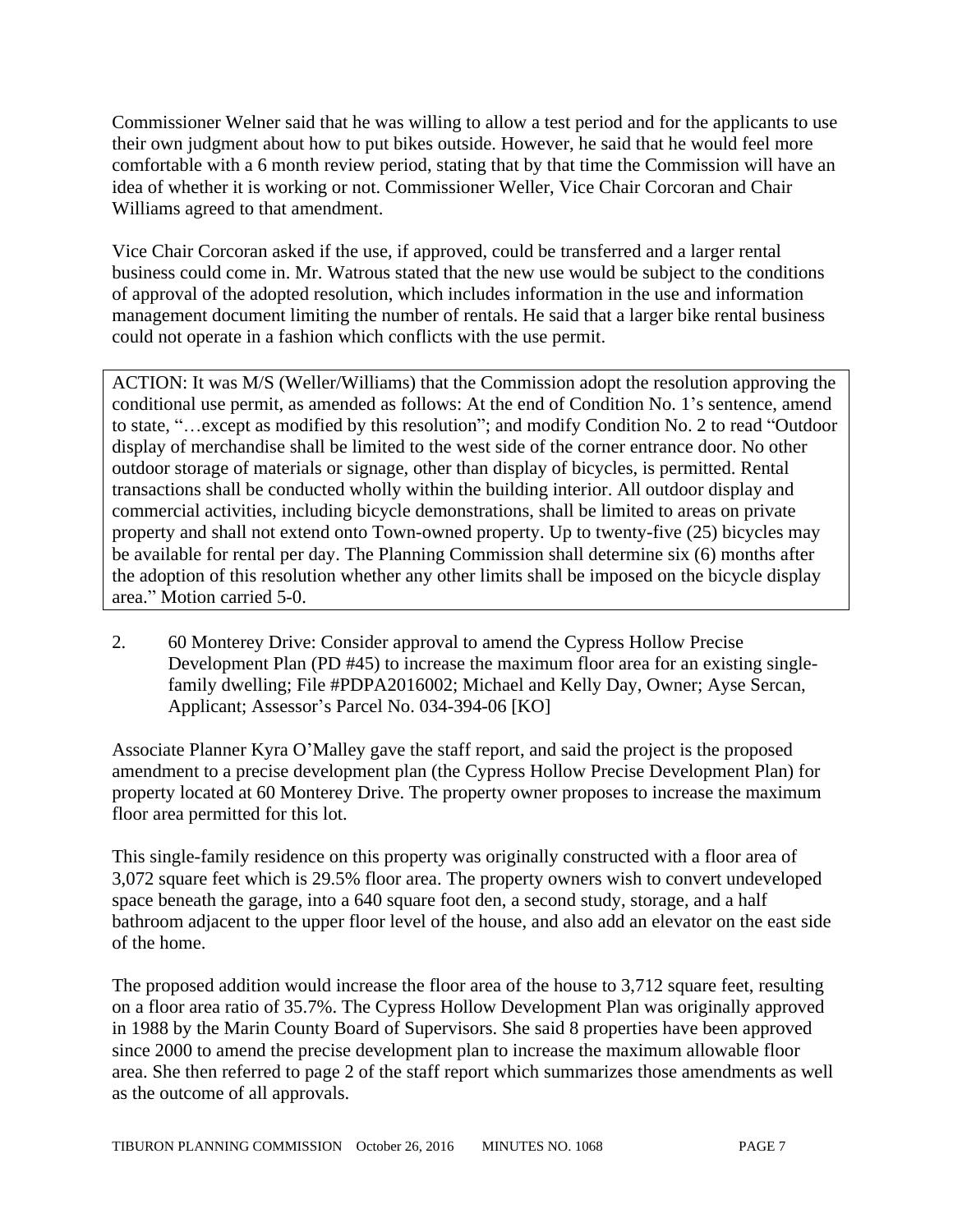The majority of the request would be situated within the existing footprint of the originally constructed house with a minor addition for an elevator. The elevator would involve a minor exterior expansion to the walls of the residence and would be seen from the front and east side of the home. In addition, the proposed elevator would not serve all three levels, but would only provide access to the garage level and upper level.

Staff believes that the bathroom, study and the elevator addition could potentially increase the intensity of use and increase the potential for this separate space to be used as a separate rental unit. Staff has reviewed this application and has found it consistent with the Tiburon General Plan and requirements of the Tiburon Zoning Ordinance, and the majority of proposed construction would be within the existing footprint of the house and would be similar to the numerous other homes approved in the Cypress Hollow neighborhood, with the exception of the elevator addition that would have a small pop-out. Staff concludes that the proposed elevator addition would be inconsistent with the Town approvals for the floor area addition within the Cypress Hollow subdivision and staff recommends that the Commission consider limiting the approval to construction within the existing building footprint, thus eliminating the proposed elevator addition.

Staff recommended that the Commission hold a public hearing, and if the Commission concludes that the proposed amendment would be consistent with the intent of the Cypress Hollow Precise Development Plan, the Commission should consider the draft resolution as Exhibit 3 recommending approval of the amendment to the Town Council.

Chair Williams said her understanding is that staff believes the elevator is not consistent with the spirit of prior amendments because it adds to the mass and bulk, and that she did not understand this conclusion in light of the plans. Mr. Watrous stated that the issue had more to do with previous decisions made for other amendments and consistency where the Council has allowed additional floor area only within the existing building footprint and less a matter of the visual massiveness or creation of visual impacts.

Commissioner Kulik asked what the current condition of the undeveloped space was. Ms. O'Malley stated that it is crawl space under the garage, which is common for the subdivision. He asked and confirmed that the conversion would be completely contained within the volume limit of the house.

Commissioner Welner confirmed that there was no opposition relating to the request.

Ayse Sercan, designer, showed pictures of the existing house and topography and the location of the proposed addition. She said that they consulted with engineers to find the best location for the elevator due to the existing house foundations and slope. She said that they were unable to move the elevator further into the house because it would be disruptive to the foundation, and they did not want to dig out a hole in the hillside to put an elevator in to serve all three floors. She said that the elevator would enable the homeowners to bring groceries and items up and down and not have to travel up and down 22 steps to the street level.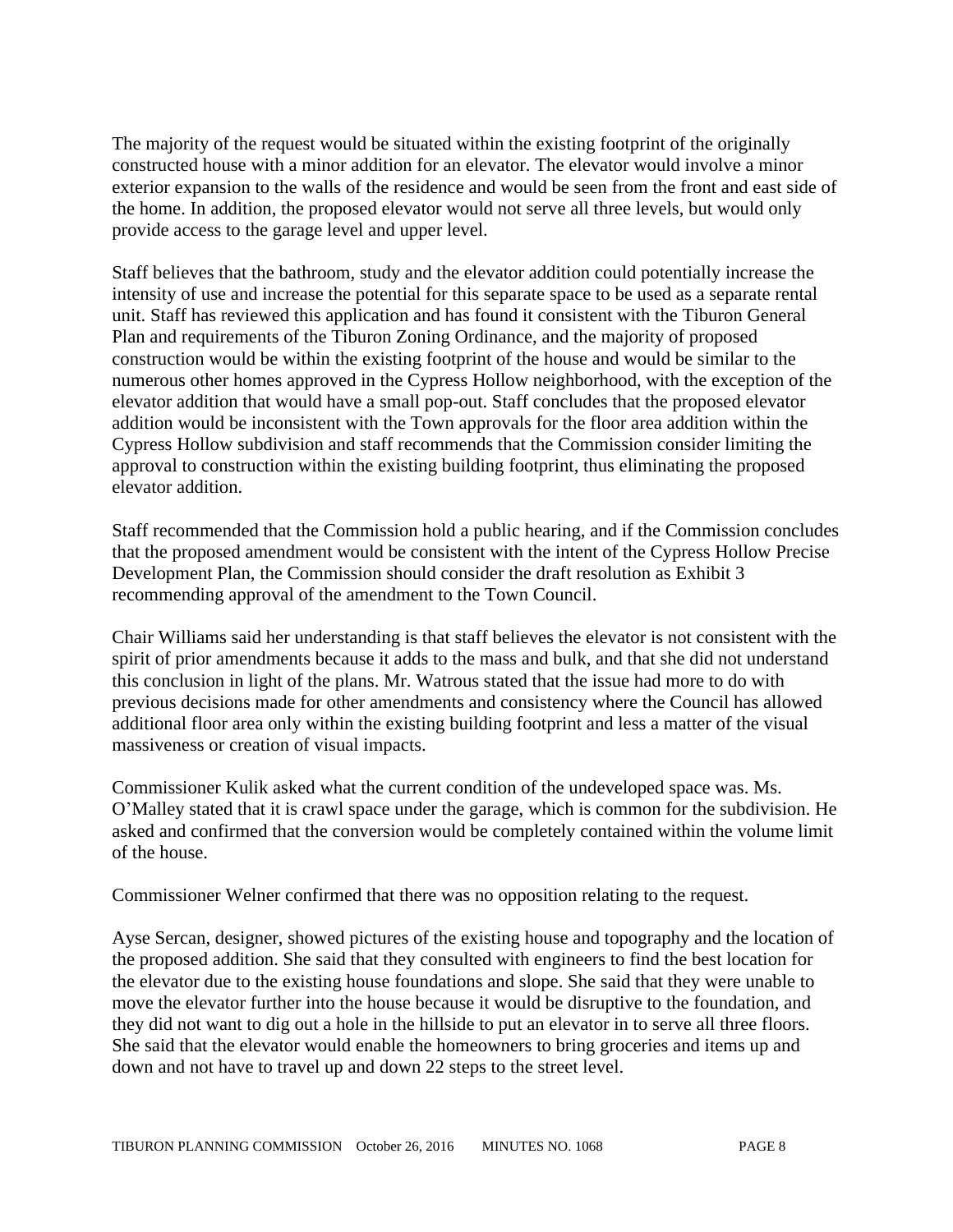Michael Day, owner, stated they have two children and it would be nice to have a large area for the kids to play and a study so they can do their homework and let the main floor look like an adult house.

Kelly Day, owner, said that they were very concerned about aging out of the house. She said that as they and their friends get older, they may need to live up on the main floor but will still need to get up and down the stairs. Ms. Sercan added that their firm does a lot of work with aging in place and accessible housing, and their goal was to enable the homeowners to remain in their house and it seemed like a small request to make the home more accessible.

Mr. Day explained that the stairs within the house to the bottom floor to the bedroom are not very steep and easy to travel, but the stairs up from the main floor to the garage are very steep.

Ms. Sercan stated that the proposed rooms would not have legal egress windows that would enable them to be used as a bedroom, so she felt that it would be short-sighted to not allow the elevator.

Chair Williams opened the public hearing. There were no speakers and she closed the public hearing.

Commissioner Welner said that for a precise plan that was approved so long ago he was swayed by to whether there is opposition. He said that it spoke volumes that there were no neighbors or letters submitted opposing the request. He felt that this would be a very minor change and he was inclined to approve the request, including the elevator.

Vice Chair Corcoran agreed and observed that only one of the other amendments to the precise plan was approved in the last 10 years and the plan was approved over 25 years ago. He said that the Commission will be faced with more of these requests and wants residents to be able to age in place and stay in their homes in communities they love. He supported the request as submitted.

Commissioner Kulik echoed Commissioner Welner's comments and said that the Commission has been cautious about approving precise development amendments in the past if there was significant push-back from neighbors. He said that the lack of opposition here was noteworthy. He said that there were 8 different conversions of similar space nearby and he felt that this request was consistent with the precedent of previous approvals, even if the approved FAR would be slightly higher than the previous maximum approved. He said that he understood staff's concerns about the elevator, but since this would have no visual impact, he supported approval.

Commissioner Weller said that he completely agreed with his fellow Commissioners and supported the project.

Chair Williams concurred and said that she could make the findings to approve the elevator, which would be contained within the existing structure of the home and would not substantially increase the bulk of the house and would be consistent with the overall development.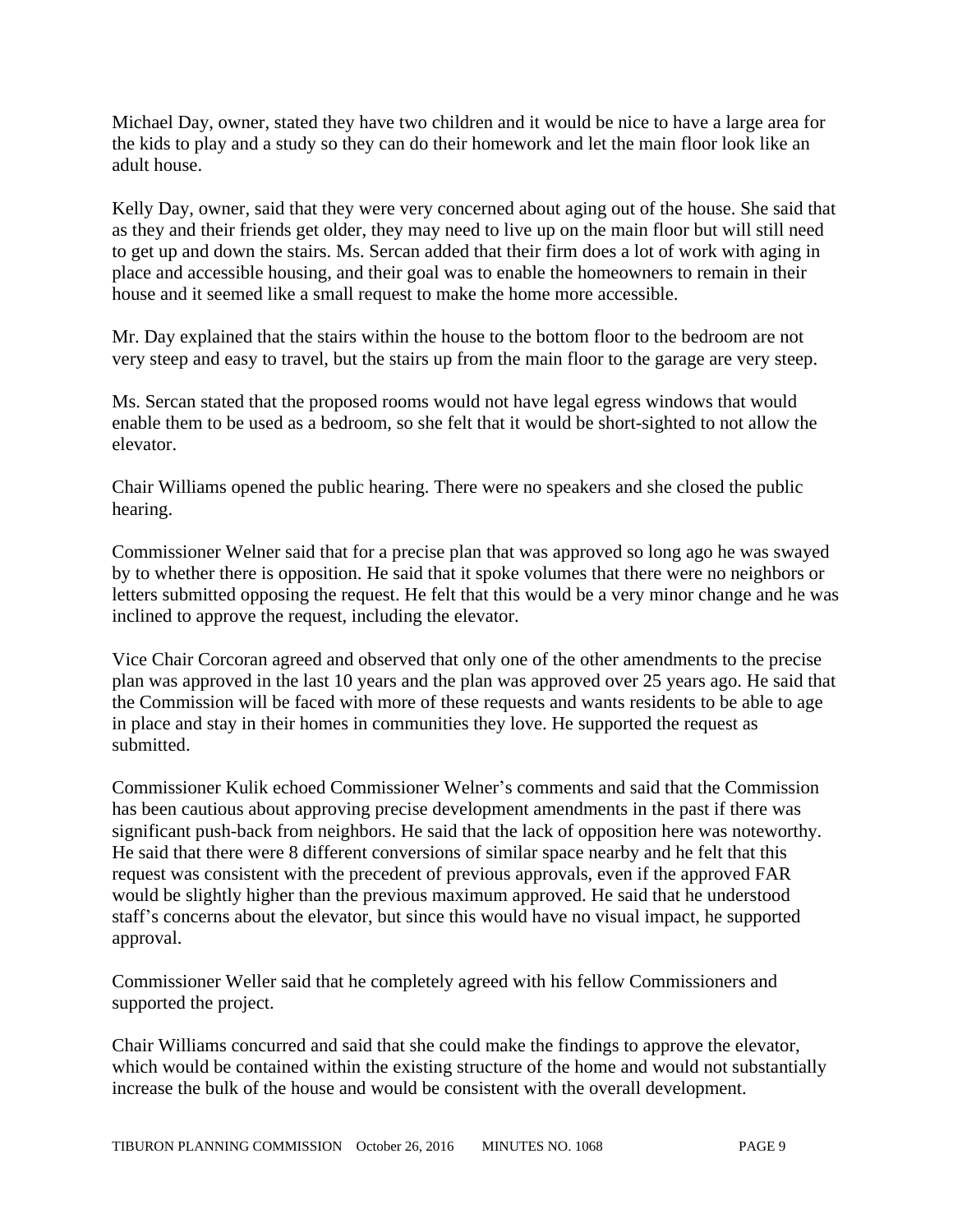Commissioner Kulik asked if there was anything in the original Cypress Hollow plan that forbids a second unit. Mr. Watrous said that there was not. He noted that unpermitted second units occur less often in Tiburon than in other jurisdictions and he believed that the applicants properly addressed these concerns. Ms. O'Malley added that the Town Council had raised concerns about the intensity of use when looking at other Cypress Hollow amendments and this was why staff raised the concern regarding a second unit.

ACTION: M/S (Williams/Corcoran) to find that proposed amendment is consistent with the intent of the Cypress Hollow Precise Development Plan; adopt the draft resolution as amended to recommend approval of the project as submitted to the Town Council. Motion carried 5-0.

## **ACTION ITEMS**

1. Planning Commission Minutes –Meeting of September 14, 2016

Commissioner Welner requested the following amendments:

- Page 4, 3<sup>rd</sup> paragraph; amend to read: "Commissioner Welner asked about EIR certification. He understands how the extensions have worked for the tentative map."
- Page 6,  $3<sup>rd</sup>$  paragraph, amend to read: "Commissioner Welner had a comment said he is a bit perplexed about the letters that arrived just before the meeting. Normally, the Town receives complaints abouter the set what is going to be built. However, the letters are in this case are complainingThis appears to be a complaint about how long it has taken and he is sympathetic to that."
- Page 6,  $4<sup>th</sup>$  paragraph, amend to read: "He said he would therefore vote in favor of the extension in the interest of moving forward. He admonished the letter writers that even if the project is approved it still might take years for the project to be actually built.", butalso emphasized the question about the end product of the process. He said the land could sit there for years and nothing could happen, and he suggested the Littles simply paint their house and not wait. The bulldozers will take time even if the processing moves forward quickly, and he supported adoption of the resolution to extend.

Vice Chair Corcoran requested the following amendments:

• Page 6,  $2<sup>nd</sup>$  paragraph,  $2<sup>nd</sup>$  sentence, amend to read: "The recession caused many inconveniences for many people, but based on the general guidelines and time extensions for tentative maps, they are generally granted unless the project is not consistent with the General Plan or if any more of circumstances around the project area have changed dramatically, neither of which has happened.

ACTION: M/S (Corcoran/Welner) to approve the meeting minutes of September 14, 2016, as amended. Motion carried: 5-0.